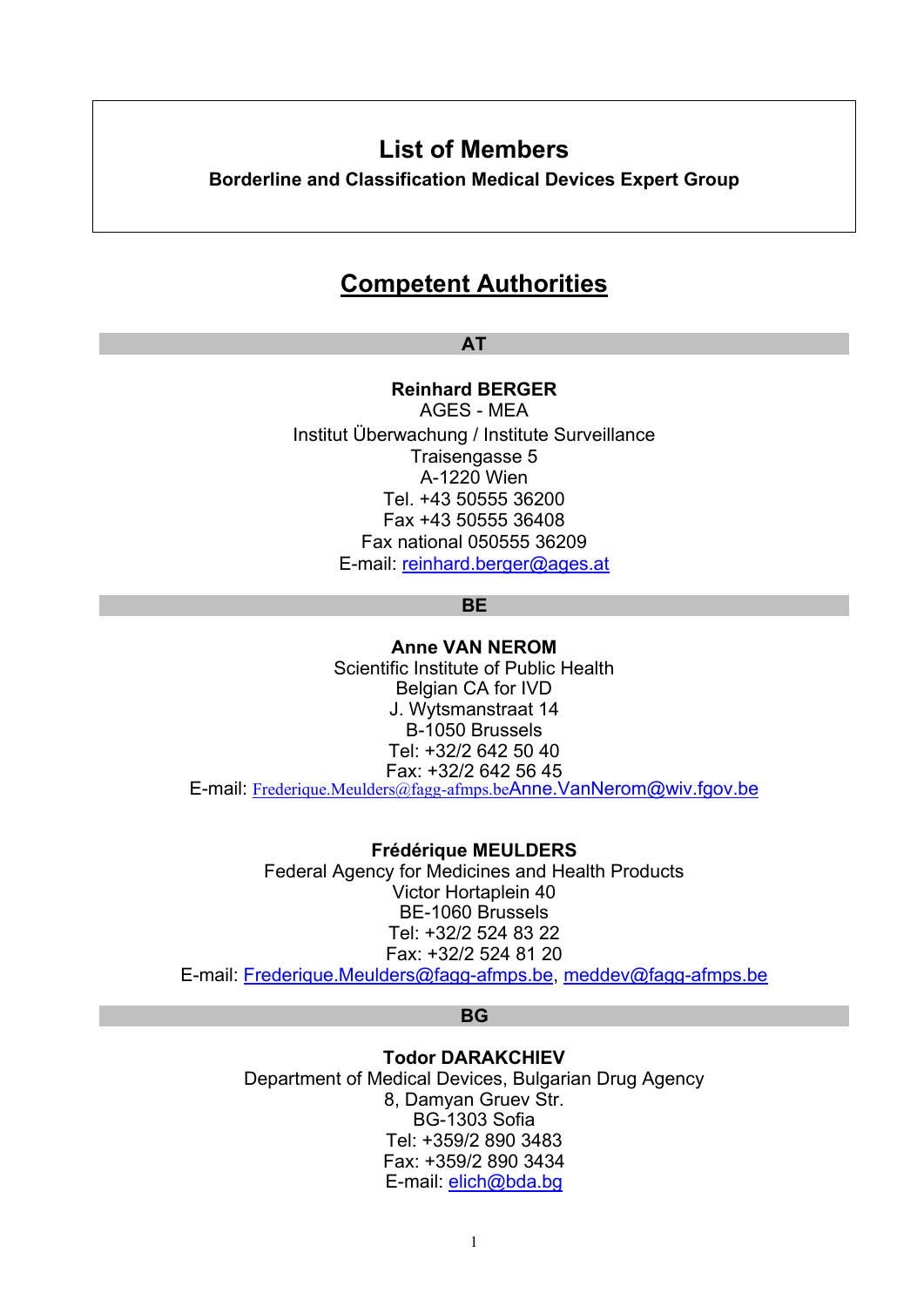## **Daniela PADESHKA**

Department of Medical Devices, Bulgarian Drug Agency 8, Damyan Gruev Str. BG-1303 Sofia Tel: +359/2 890 3511 Fax: +359/2 890 3434 E-mail[: Daniela.padeshka@bda.bg](mailto:Daniela.padeshka@bda.bg)

## **CH**

**Saskia DUNKEL - DE RAAD**  Swissmedic Hallerstrasse 7 CH-3000 Berne 9 Tel: +41/58 463 2251 Fax: +41/58 462 0212 E-mail[: medical.devices@swissmedic.ch](mailto:medical.devices@swissmedic.ch)

# **CY**

**Christiana Valianti**  Cyprus Medical Devices Competent Authority Prodromou 1 & Chilonos 17 Corner CY-1449 Nicosia Tel: +357/22 605574 Fax: +357/22 468427 E-mail: [cymda@mphs.moh.gov.cy](mailto:cymda@mphs.moh.gov.cy)

### **CZ**

**Karolina PESTOVA** +420 224 972 422 **Katerina PAVLIKOVA** +420 224 972 349 Ministry of Health of the Czech Republic Department of Pharmacy, Medical Devices Unit Palackeho namesti 4, 128 01 Praha 2 E-mail: [medicaldevices@mzcr.cz](mailto:medicaldevices@mzcr.cz)

## **DE**

**Nicole Rämsch-Günther**  Federal Institute for Drugs and Medical Devices (BfArM) Kurt-Georg-Kiesinger-Allee-3 DE-53175 Bonn Tel: +49/228 207 3997 Fax: +49/228 207 3894 E-mail[: medizinprodukte@bfarm.de](mailto:medizinprodukte@bfarm.de)

**Kerstin Stephan**  Federal Institute for Drugs and Medical Devices (BfArM)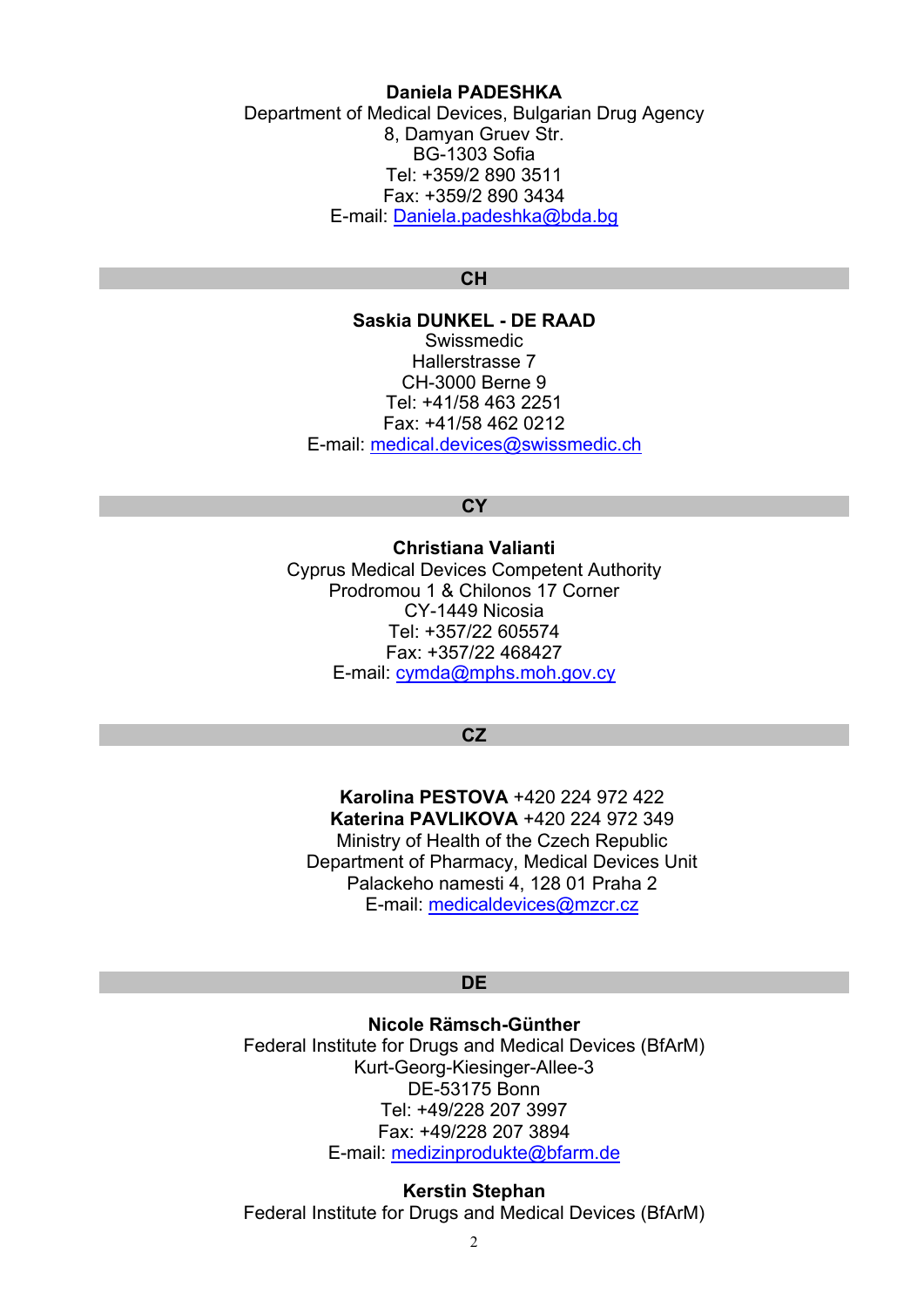Kurt-Georg-Kiesinger-Allee-3 DE-53175 Bonn Tel: +49/228 207 5304 Fax: +49/228 207 3297 E-mail[: kerstin.stephan@bfarm.de](mailto:kerstin.stephan@bfarm.de)

#### **DK**

# **Inger Eva KÜHNE**

Danish Health and Medicines Autority Axel Heides Gade 1 DK-2300 Copenhagen S Tel: +45/44 889258 Fax: +45/44 889599 E-mail: [evk@dkma.dk](mailto:evk@dkma.dk)

#### **Jannie WIEGAND STORGAARD**

Danish Medicines Agency Axel Heides Gade 1 DK-2300 Copenhagen S Tel: +45/44 889775 Fax: +45/44 889599 E-mail: [jast@dkma.dk](mailto:jast@dkma.dk)

## **EL**

## **Maria PERPIRAKI**

National Organization for Medicines of Greece Head of the Medical Devices Sector Messogion 284 GR-15562 Cholargos Tel: +30/2106507407 Fax: +30/2106507450 E-mail[: perpiraki@eof.gr](mailto:perpiraki@eof.gr)

#### **Virginia SAFRA**

National Organization for Medicines 284 Mesogion Ave EL-155 62 Holargos-Athens Tel: +30/213 20 40 324 Fax: +30/2106549500 E-mail: [vsafra@eof.gr](mailto:vsafra@eof.gr)

## **EE**

# **Keiti PARIK**

Health Board Medical Device Department 1a Põllu st., 50303 Tartu Tel: +372 744 7409 E-mail: MSO@terviseamet.ee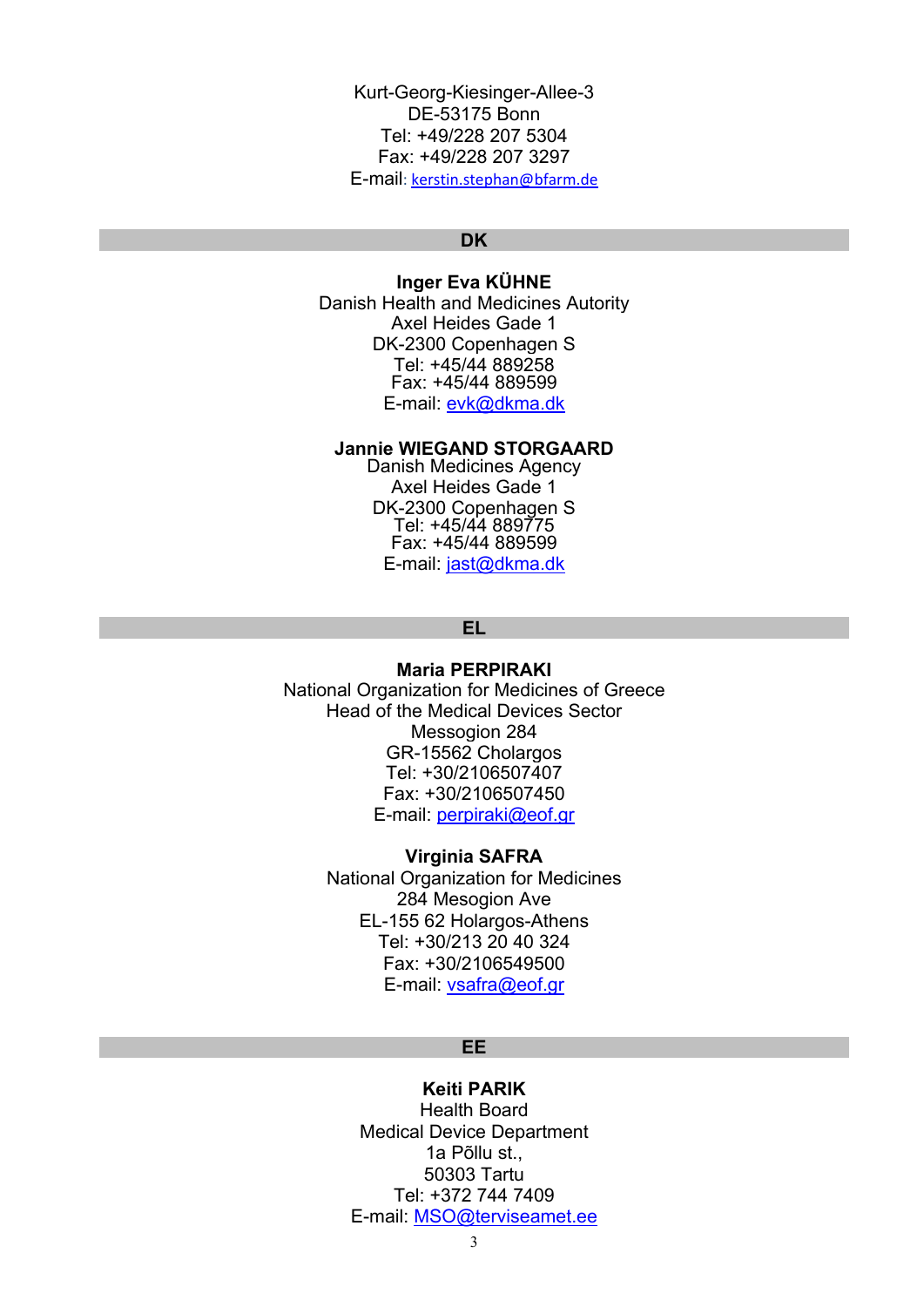## **EFTA**

**Steffen Erik MILNER**  EFTA Secretariat Rue Joseph II, 12-16 B-1000 Brussels Tel: +32/2 286 17 44 E-mail[: sem@efta.int](mailto:sem@efta.int)

# **EMEA**

## **Arielle NORTH**

European Medicines Agency (EMEA) 7 Westferry Circus Canary Wharf London E14 4HB United Kingdom Tel: +44/20 74188400 E-mail[: arielle.north@emea.europa.eu](mailto:arielle.north@emea.europa.eu)

#### **Marie-Helene PINHEIRO**

European Medicines Agency (EMEA) 7 Westferry Circus Canary Wharf London E14 4HB United Kingdom Tel: +44/20 74188400 E-mail[: Marie-Helene.Pinheiro@emea.europa.eu](mailto:Marie-Helene.Pinheiro@emea.europa.eu)

#### **ES**

# **Carmen ABAD LUNA**  Agencia Española de Medicamentos y Productos Sanitarios C/ Campezo, 1 Parque Empresarial Las Mercedes Edificio 8 ES-28022 Madrid Tel: +34/91 8225261 Fax: +34/91 8225289 E-mail: [sgps@aemps.es](mailto:sgps@aemps.es)

#### **Cármen VALLS LEON**

Agencia Española de Medicamentos y Productos Sanitarios C/ Campezo, 1 Parque Empresarial Las Mercedes ES-28028 Madrid Tel: +34/91 8225255 Fax: +34/91 8225289 E-mail[: psvigilancia@aemps.es](mailto:psvigilancia@agemed.es)

## **FI**

### **Kimmo LINNAVUORI**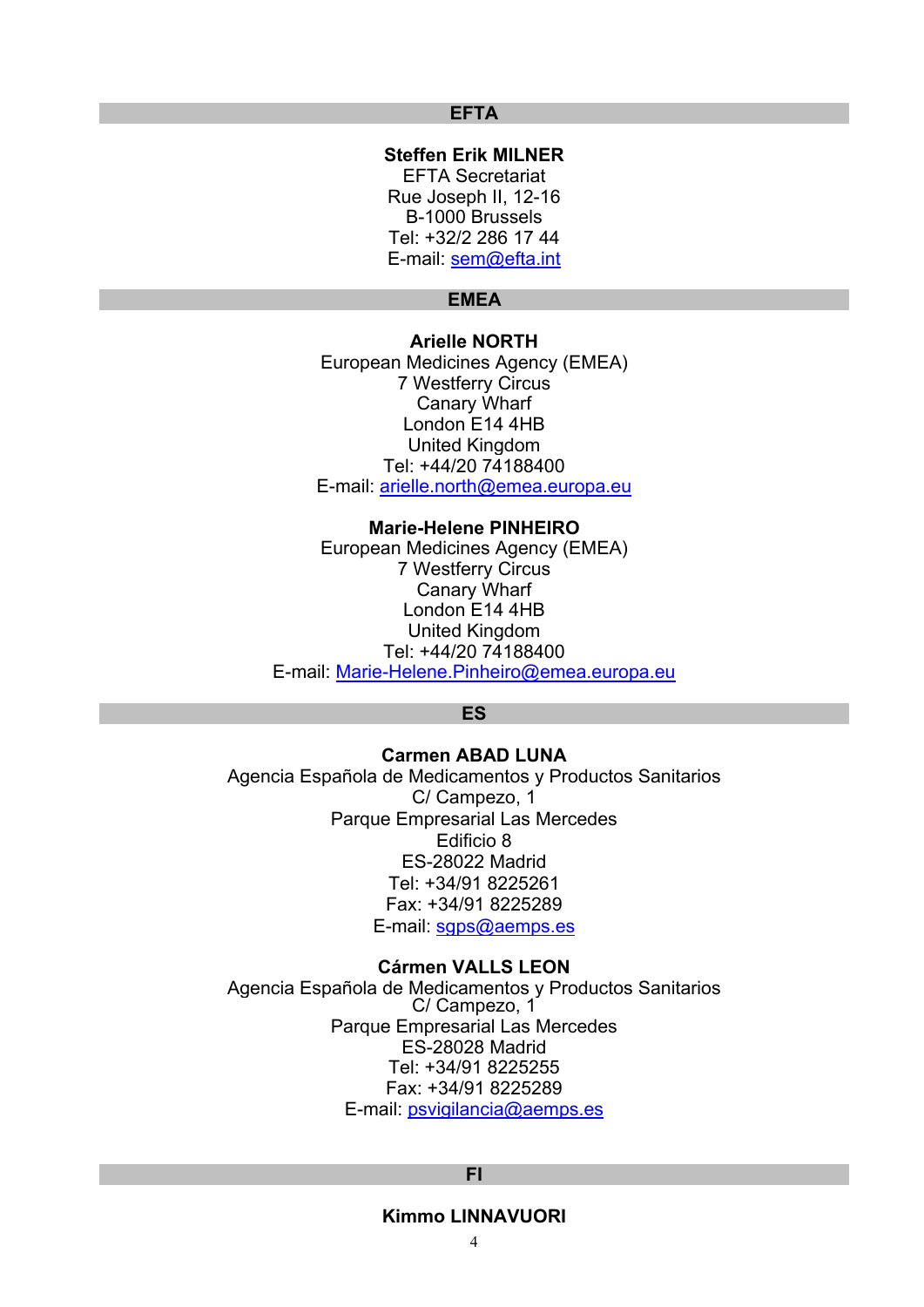Valvira (National Supervisory Authority for Welfare and Health) Lintulahdenkuja 4 P.O. Box 210 FI-00531 Helsinki FINLAND Tel. + 358 9 772 920 E-mail[: kimmo.linnavuori@valvira.fi](mailto:kimmo.linnavuori@valvira.fi)

## **FR**

**Muriel GAFFIERO**  ANSM Bd Anatole France 143-147 FR-93210 St Denis Cedex Tel.: +33/1 55873726 Fax.: +33/1 55873822 E-mail[: muriel.gaffiero@ansm.sante.fr a](mailto:muriel.gaffiero@ansm.sante.fr)nd [dmtcos@ansm.sante.fr](mailto:dmtcos@ansm.sante.fr)

## **HR**

**Suzana Oštarčević**  Ksaverska cesta 4, Zagreb, Croatia Tel: +385 1 4884 300 Fax:+ 385 1 4884 110 Mail[: suzana.ostarcevic@halmed.hr](mailto:suzana.ostarcevic@halmed.hr)

## **HU**

**Peter BUNYITAI**  Authority for Medical Devices Zrinyi u. 3 H-1051 Budapest Tel: +36/13 025060 Fax: +36/12 691255 E-mail [: p.bunyitai@eekh.hu](mailto:p.bunyitai@eekh.hu)

#### **Eszter SOLYMAR**

Authority for Medical Devices Zrinyi u. 3 HU-1051 Budapest Tel: +36/1 302 5060 Fax: +36/1 269 1255 E-mail[: Solymar.eszter@eekh.hu](mailto:Solymar.eszter@eekh.hu)

#### **IS**

## **Haukur EGGERTSSON**

E-mail[: Haukur.eggertson@lyfjastofnun.is](mailto:Haukur.eggertson@lyfjastofnun.is)

#### **IE**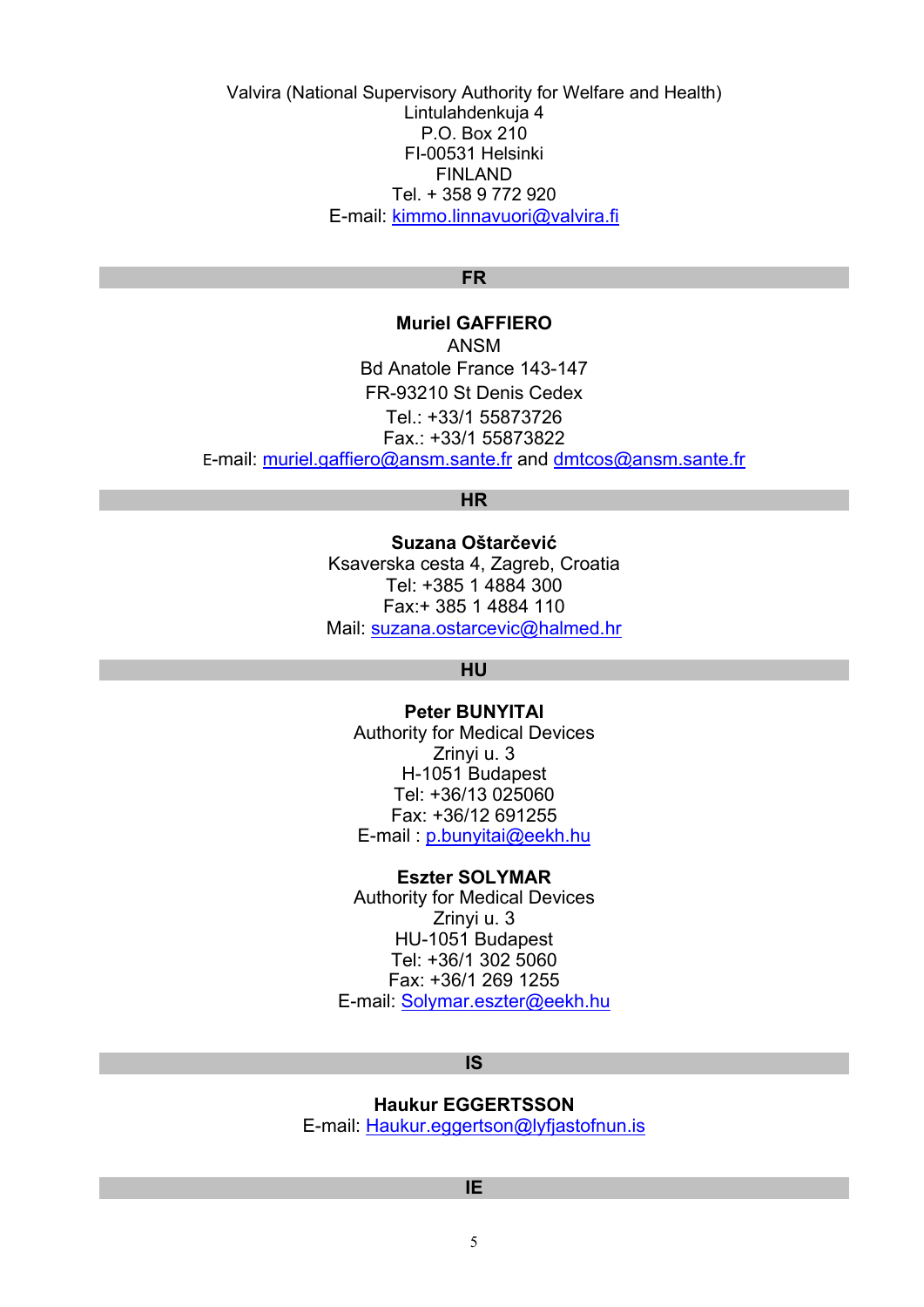#### **Niall MacAleenan**

Irish Medicines Board Kevin O'Malley House Earlsfort Centre - Earslfort Terrace IE-Dublin 2 Tel: +353/1 6764971 E-mail[: niall.macaleenan@imb.ie](mailto:niall.macaleenan@imb.ie) 

## **Maria Carleton**

Irish Medicines Board Kevin O'Malley House Earlsfort Centre - Earslfort Terrace IE-Dublin 2 Tel: +353/1 6764971 E-mail: [maria.carleton@imb.ie](mailto:maria.carleton@imb.ie) 

## **Cathal Brennan**

Irish Medicines Board Kevin O'Malley House Earlsfort Centre - Earslfort Terrace IE-Dublin 2 Tel: +353/1 6764971 E-mail[: cathal.brennan@imb.ie](mailto:cathal.brennan@imb.ie) 

# **Tonilee Gueguen**

Irish Medicines Board Kevin O'Malley House Earlsfort Centre - Earslfort Terrace IE-Dublin 2 Tel: +353/1 6764971 E-mail: tonilee.gueguen@imb.ie

#### **IT**

# **MDD – AIMD**

## **Annamaria DONATO**

Ministry of Labour, Health and Social Affairs, Via Giorgio Ribotta 5, IT-00144 Roma Tel : +39/06 5994 3063 Fax : +39/06 5994 3776 E-mail[: na.donato@sanita.it](mailto:na.donato@sanita.it)

#### **Maria Grazia LEONE**

Ministry of Labour, Health and Social Affairs Pharmacologist Via G. Ribotta 5 IT-00144 Rome Tel: +39/06 5994 3668 Fax: +39/06 5994 3776 E-mail: mg.leone@sanita.it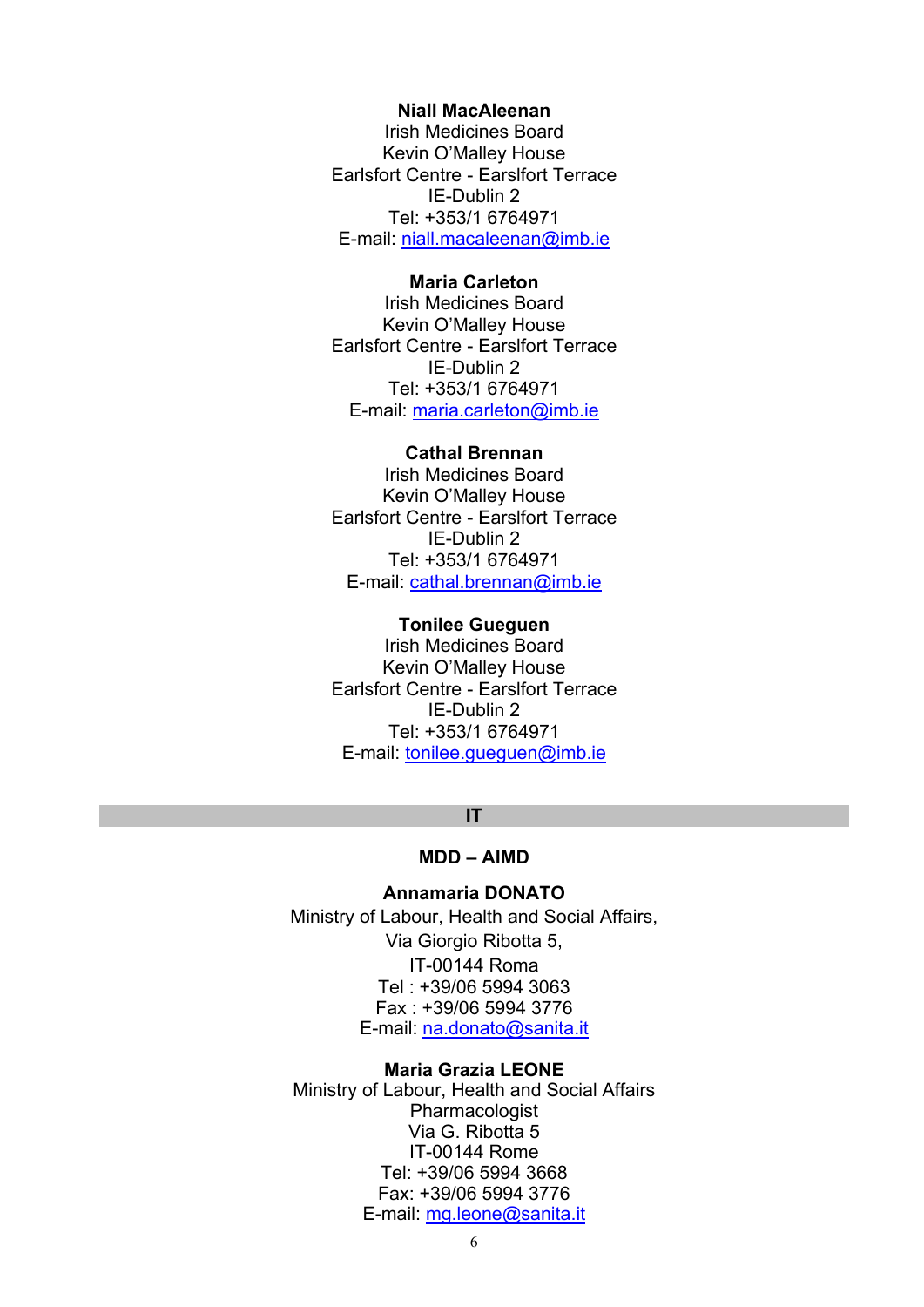# **IVD**

# **Pietro CALAMEA**

Ministry of Health Via Giorgio Ribotta 5, IT-00144 Roma Tel : +39/06 5994 2669 Fax : +39/06 5994 3266 E-mail[: p.calamea@sanita.it](mailto:p.calamea@sanita.it) 

#### **Immacolata CUOMO**

Ministry of Health Via Giorgio Ribotta 5, IT-00144 Roma Tel : +39/06 5994 3387 Fax : +39/06 5994 3266 E-mail: [i.cuomo@sanita.it](mailto:i.cuomo@sanita.it) 

## **LI**

**Christina Zimmer**  Mag. pharm. Dr. scient. med. Medizinprodukte, IVD, Strahlenschutz/ Medical Devices, IVD, Radiation Protection Amt für Gesundheit / Office of Public Health Aeulestrasse 51 Postfach 684 9490 Vaduz Fürstentum Liechtenstein

Tel +423 236 7336 Fax: +423 236 7564 E-mail[: christina.zimmer@llv.li](mailto:christina.zimmer@ag.llv.li) [info.ag@llv.li](mailto:info.ag@llv.li)

#### **LT**

## **Saule Dainiuviene**

The State Health Care Accreditation Agency under the Ministry of Health of the Republic of Lithuania Jeruzales str. 21, LT-08420 Vilnius Tel +370 5 261 51 77, fax +370 5 212 73 10 E-mail[: saule.dainiuviene@vaspvt.gov.lt](mailto:saule.dainiuviene@vaspvt.gov.lt) 

#### **LU**

## **Marcin WISNIEWSKI**

Ministère de la Santé – Direction de la Santé Pharmacien inspecteur Villa Louvigny - Allée Marconi LU-2120 Luxembourg Tel: +352/24785590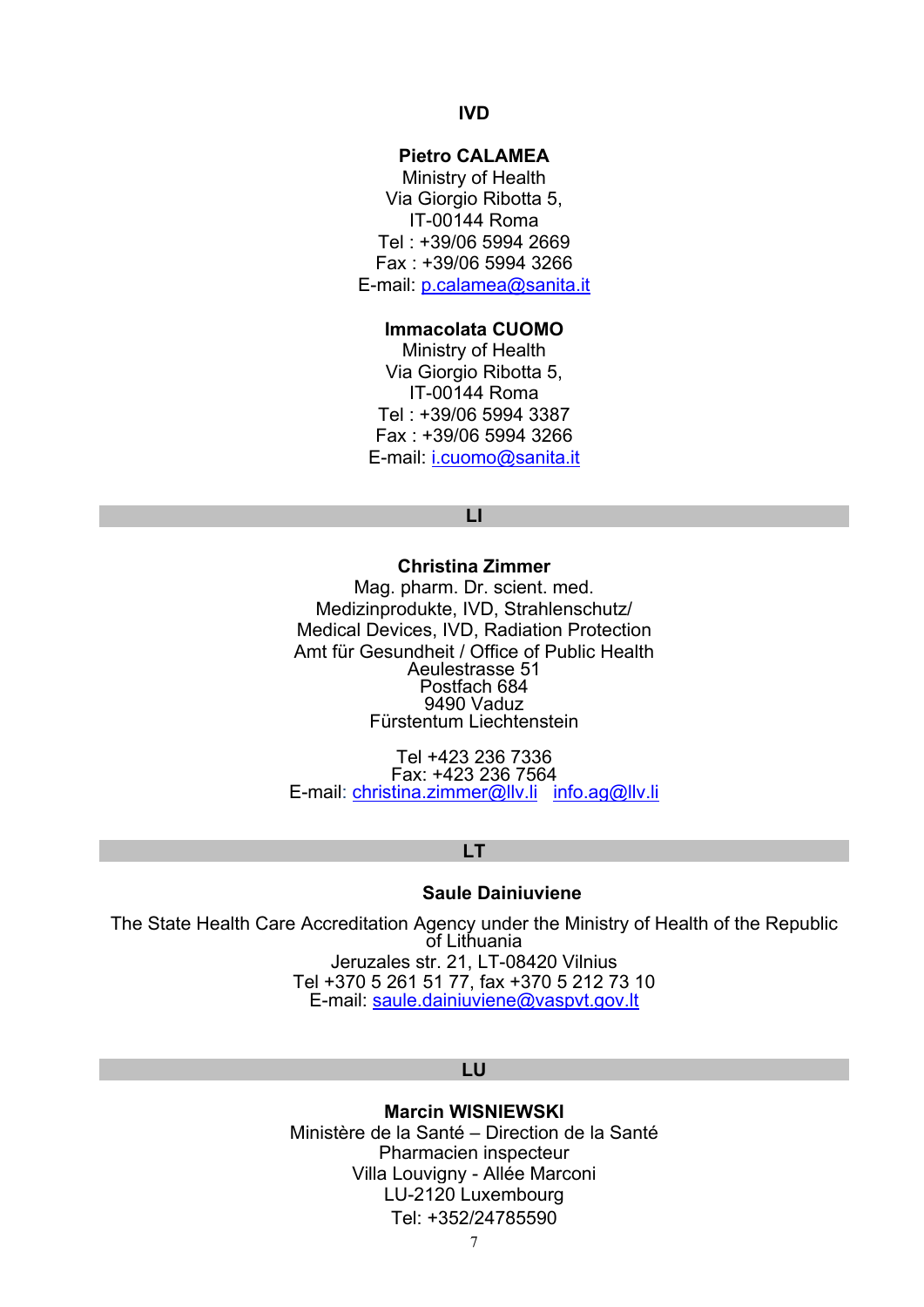## Fax: +352/26200141 E-mail[: marcin.wisniewski@ms.etat.lu](mailto:marcin.wisniewski@ms.etat.lu)

## **LV**

## **Daiga LAGZDINA**

State Agency of Medicines of Latria 15 Jersikas Street Riga, LV-1003 Tel: +371/67 078466 Fax: +371/67 078428 E-mail[: Daiga.Lagzdina@zva.gov.lv](mailto:Daiga.Lagzdina@zva.gov.lv)

## **Andis Vilums**

The State Agency of Medicines of Latvia 15 Jersikas Street Riga, LV-1003 Tel: +371/67 078466 Fax: +371/67 078428 E-mail[: Andis.Vilums@zva.gov.lv](mailto:Andis.Vilums@zva.gov.lv)

# **MT**

**Sarah FARRUGIA, Michelle CORTIS**  Malta Competition and Consumer Affairs Authority (MCCAA) Mizzi House, National Road, Blata I-Bajda HMR 9010 Tel: +356/2395 2227 E-mail: [sarah.c.farrugia@mccaa.org.mt](mailto:flavia.zammit@mccaa.org.mt)

## **NL**

## **Ed JANSEN**

Ministry of Health, Welfare and Sport Department of Pharmaceutila Affaires and Medical Technology P.O. Box 20350, NL -02500 EJ The Hague E-mail[: ej.jansen@minvws.nl](mailto:ej.jansen@minvws.nl)

> Mrs. S.T. Eerens, Inspector Dutch Healt Care Inspectorate (IGZ) PO Box 2680 3500 GR UTRECHT Tel: +31 703041661 Fax: +31 615035571 E-mail[: St.eerens@igz.nl](mailto:St.eerens@igz.nl)

#### **NO**

#### **Ingeborg HAGERUP-JENSSEN**

Department medical devices and medicinal products Directorate for Health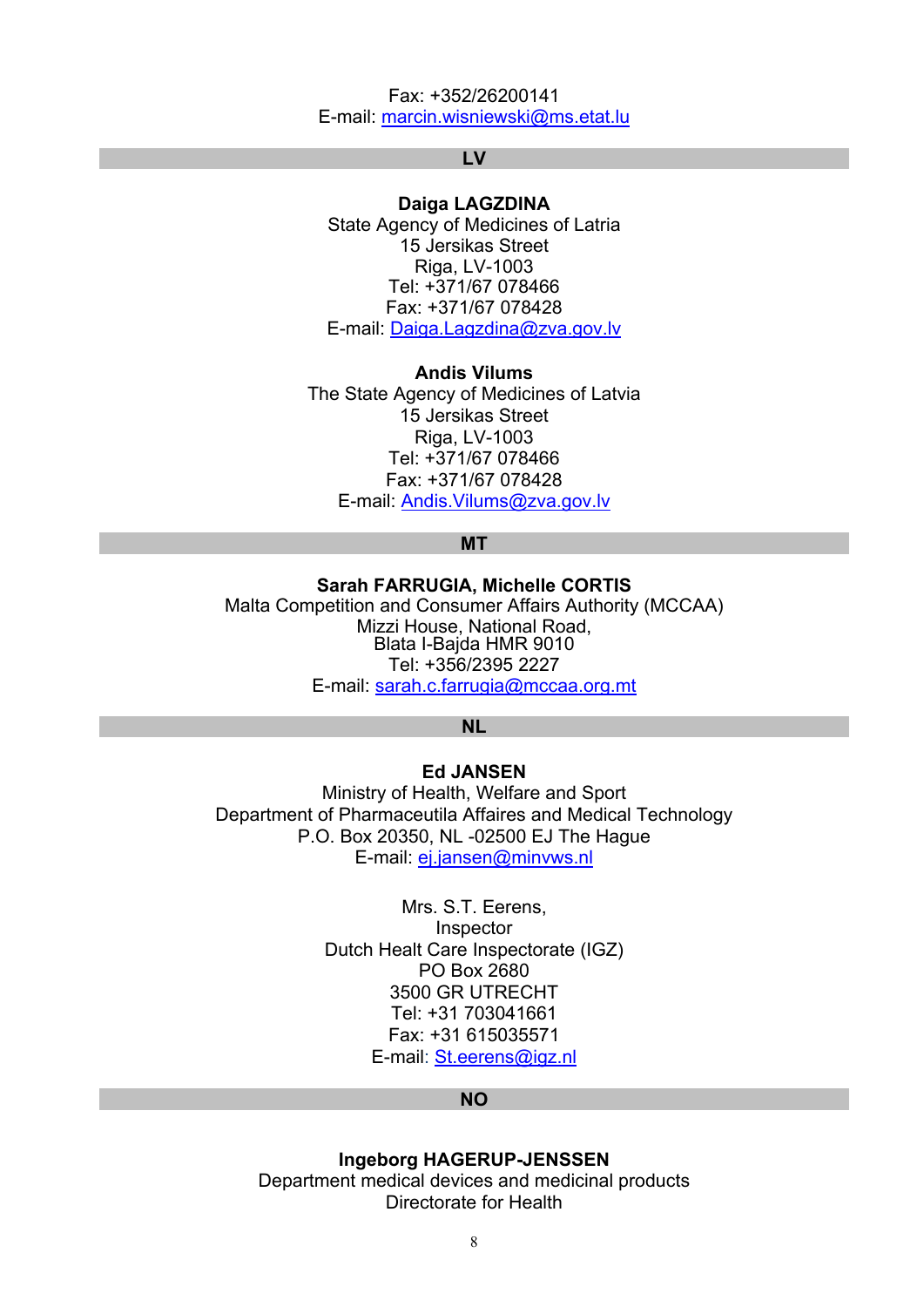## PO Box 7000 St. Olavs plass N-0130 Oslo Tel: +47/24 16 31 05 Fax: +47/24 16 30 21 E-mai[l: meddev-no@helsedir.no](mailto:meddev-no@helsedir.no) and [ihj@helsedir.no](mailto:ihj@helsedir.no)

#### **PL**

#### **Andrzej KARCZEWICZ**

The Office for Registration of Medicinal Products, Medical Devices and Biocidal Products *(Urząd Rejestracji Produktów Leczniczych, Wyrobów Medycznych i Produktów Biobójczych)* Director of Department of Medical Devices Surveillance, Vigilance and Clinical Trials Ząbkowska Street 41 PL-03-736 Warsaw Tel: +48/22 4921190 Fax: +48/22 4921199 E-mail[: Andrzej.karczewicz@urpl.gov.pl](mailto:Andrzej.karczewicz@urpl.gov.pl)

#### **Beata KOZIOZEMSKA**

The Office for Registration of Medicinal Products, Medical Devices and Biocidal Products *(Urząd Rejestracji Produktów Leczniczych, Wyrobów Medycznych i Produktów Biobójczych)* Deputy Director of Department of Medical Devices Surveillance, Vigilance and Clinical Trials Ząbkowska Street 41 PL-03-736 Warsaw Tel: +48/22 4921168 Fax: +48/22 4921199 E-mail[: Beata.koziozemska@urpl.gov.pl](mailto:Beata.koziozemska@urpl.gov.pl)

#### **PT**

**Maria Judite NEVES**  INFARMED Parque da Saúde, Av. do Brasil 53 PT-1749-004 Lisboa Tel: +351/21 7987293 Fax: +351/21 7987281

E-mail[: Judite.neves@infarmed.pt](mailto:Judite.neves@infarmed.pt)

## **Sonia SANTOS CARDOSO**

INFARMED Health Care Directorate (Medical Devices Sector) Parque de Saude de Lisboa – Avenida do Brasil, n°53 PT-1749 004 Lisboa Tel: +315/21 7987235 Fax: +315/21 7987281 E-mail[: sonia.cardoso@infarmed.pt](mailto:sonia.cardoso@infarmed.pt)

#### **RO**

**Ana-Maria TANASE**  Ministry of Health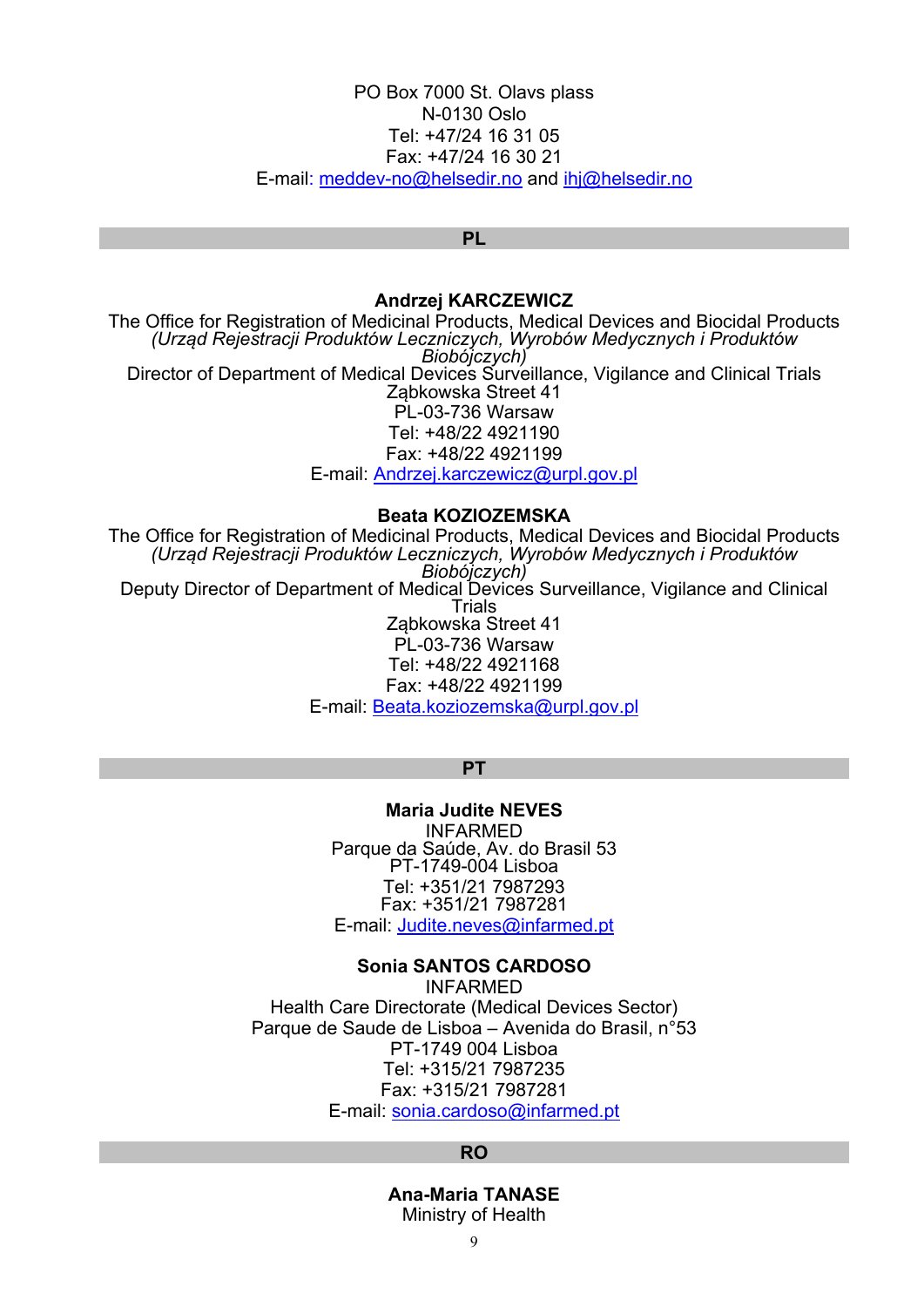1-2 Cristian popisteanu Street, Sector 1 RO-010024 Tel: +40/21 307 25 81 Fax: +40/21 307 25 85 E-mail: [atanase@ms.ro](mailto:atanase@ms.ro)

## **SE**

**Gert W. BRUSE**  Medical Products Agency, Sweden P.O. Box 26 SE-751 03 Uppsala Tel: +46/18 172663 Fax: +46/18 503115 E-mail: [gert.bruse@mpa.se](mailto:gert.bruse@mpa.se)

#### **Wing CHENG**

Medical Products Agency, Sweden P.O. Box 26 SE- 751 03 Upsala Tel: +46/18 174772 Fax: +46/18 503115 E-mail[: wing.cheng@mpa.se](mailto:wing.cheng@mpa.se)

## **SI**

**Tamara Odar <br>Agency for Medicinal Products and Medical Devices of the** Republic of Slovenia Ptujska Ulica 21 SI-1000 Ljubljana Tel: +386/8 2000500 Fax: +386/8 2000557 E-mail[: Meddev.enquiry@jazmp.si](mailto:Meddev.enquiry@jazmp.si)

### **SK**

#### **Marek SLAVIK**

State Insitute for Drug Control Medical Devices Section Kvetna 11 825 08 Bratislava 26, Slovakia Tel: +4212 50701307 Fax: +4212 55565151 E-mail: marek.slavik@sukl.sk

## **Janka SEPELAKOVA**

State Insitute for Drug Control Medical Devices Section Kvetna 11 825 08 Bratislava 26, Slovakia Tel.:+4212 50701217 E-mail: janka.sepelakova@sukl.sk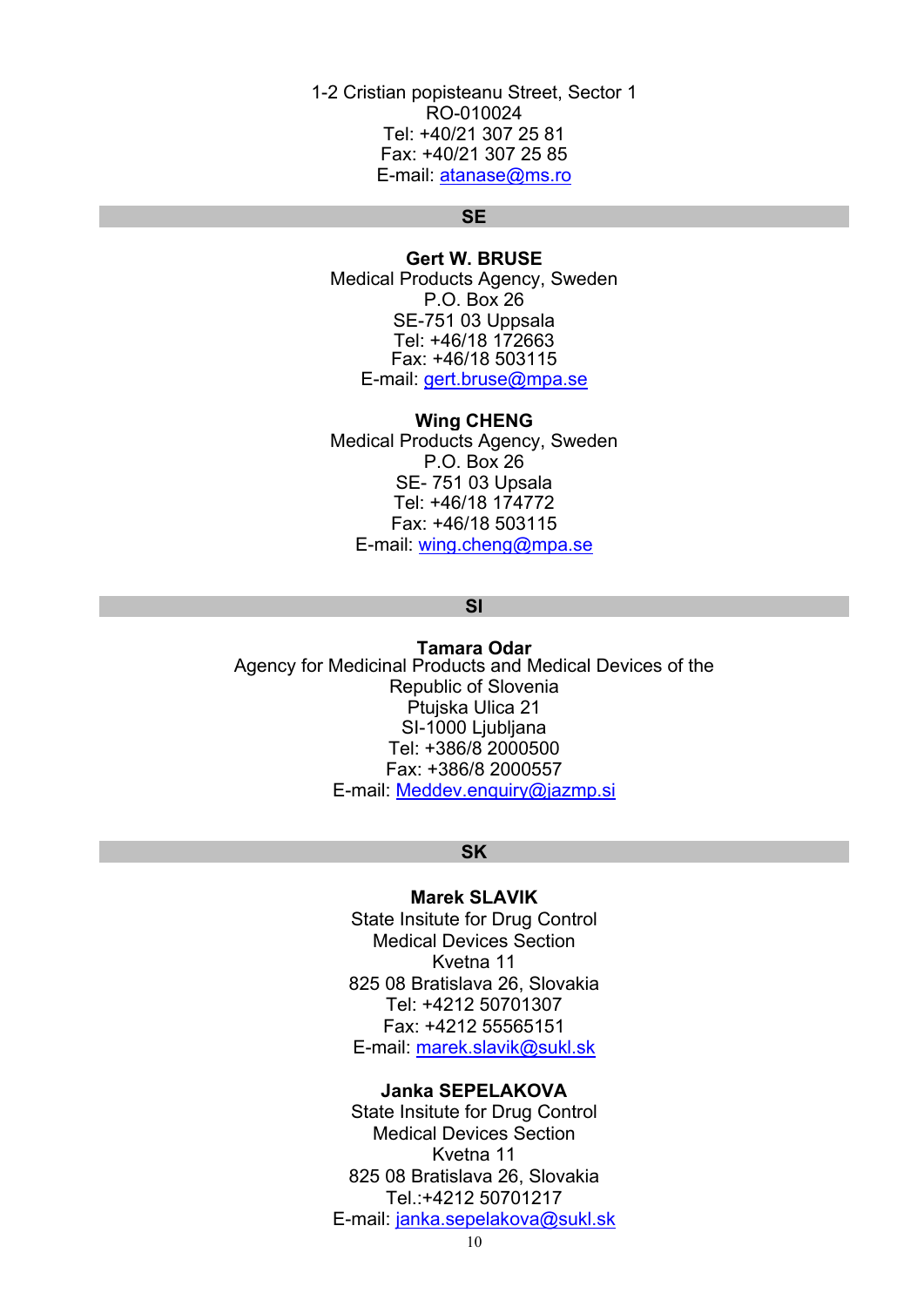## **UK**

# **Clare HEADLEY**

Regulatory Affairs Manager MHRA (Devices) 151 Buckingham Palace Road Victoria, London SW1W 9SZ Direct Tel: 020 3080 7386 E-mail[: Clare.headley@mhra.gsi.gov.uk](mailto:Clare.headley@mhra.gsi.gov.uk)

#### **TR**

**Ms. Funda OZDILER**  Biomedical Engineer

MOH Turkish Drug and Medical Devices Agency Address: Soğutozu Mah. 2176. Sok. No.5 06520 Cankaya / ANKARA / TURKEY Tel: +90 312 2182078 [funda.ozdiler@titck.gov.tr](mailto:funda.ozdiler@iegm.gov.tr) 

# **European Trade Federations and Professional Organisations**

# **EUCOMED**

**Dario Pirovano**  Senior Regulatory Adviser Rue Joseph II, 40 1000 Bruxelles Tel : 32/2 775 9222 M : 32/ 475 613457 E-mail[: dario.pirovano@eucomed.be](mailto:dario.pirovano@eucomed.be)

#### **AESGP**

**Miranda Moussa**  7 Avenue de Tervuren B-1040 Brussels Tel/Fax: +32/2 735 51 30 E-mail[: M.Moussa@aesgp.eu](mailto:M.Moussa@aesgp.eu)

## **EUROMCONTACT**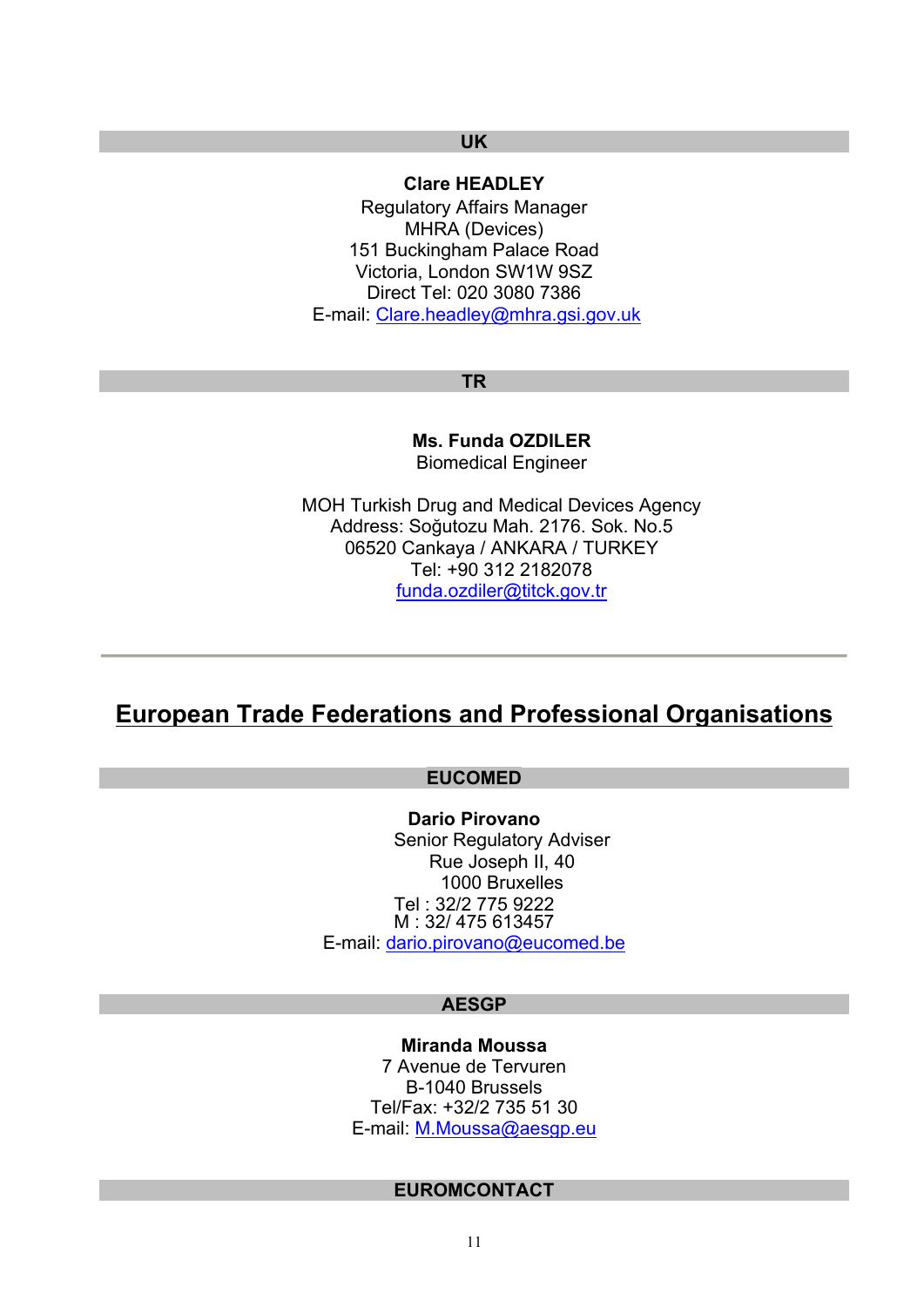# **Hilde Viroux** c/o Pascale Rouhier 10 rue de Tamines 1060 Bruxelles- BE T : 0488 36 83 47 E-mail[: hilde.viroux@alconlabs.com](mailto:hilde.viroux@alconlabs.com) An[d info@euromcontact.eu](mailto:info@euromcontact.eu) and [pascale.rouhier@euromcontact.eu](mailto:pascale.rouhier@euromcontact.eu)

## **CED**

**Nina Bernot**  Council of European Dentists Avenue de la Renaissance, 1 1000 Brussels Tel: +32(0)27363429 Fax: +32(0)27402026 Email: [ced@eudental.eu](mailto:ced@eudental.eu)

## **EAAR**

**Jaap Laufer**  Molenstraat 15 NL-The Hague 2513 BH Tel/Fax: +31/654 266 449 E-mail[: jlaufer@euronet.nl](mailto:jlaufer@euronet.nl)

## **Mika REINIKAINEN**

c/o Abnovo Ltd, Suite 115, Wey House 15 Church Street, Weybridge, Surrey KT13 8NA, United Kingdom Tel: +44/1932 821354 Fax: +44/1932 842848 E-mail[: mika@abnovo.eu](mailto:mika@abnovo.eu)

## **EDMA**

**EDMA - European Diagnostic Manufacturers Association**  Jesús Rueda Rodríguez Rue Joseph II 40 1000 Brussels – Belgium Tel. +32 2 777 02 72 E-mail[: regulatory@edma-ivd.eu /](mailto:regulatory@edma-ivd.eu) [j.rueda@edma-ivd.eu](mailto:j.rueda@edma-ivd.eu)

## **EUCOPE**

**European Confederation of Pharmaceutical Entrepreneurs** 

**Alexander Natz**  Rue d'Arlon 50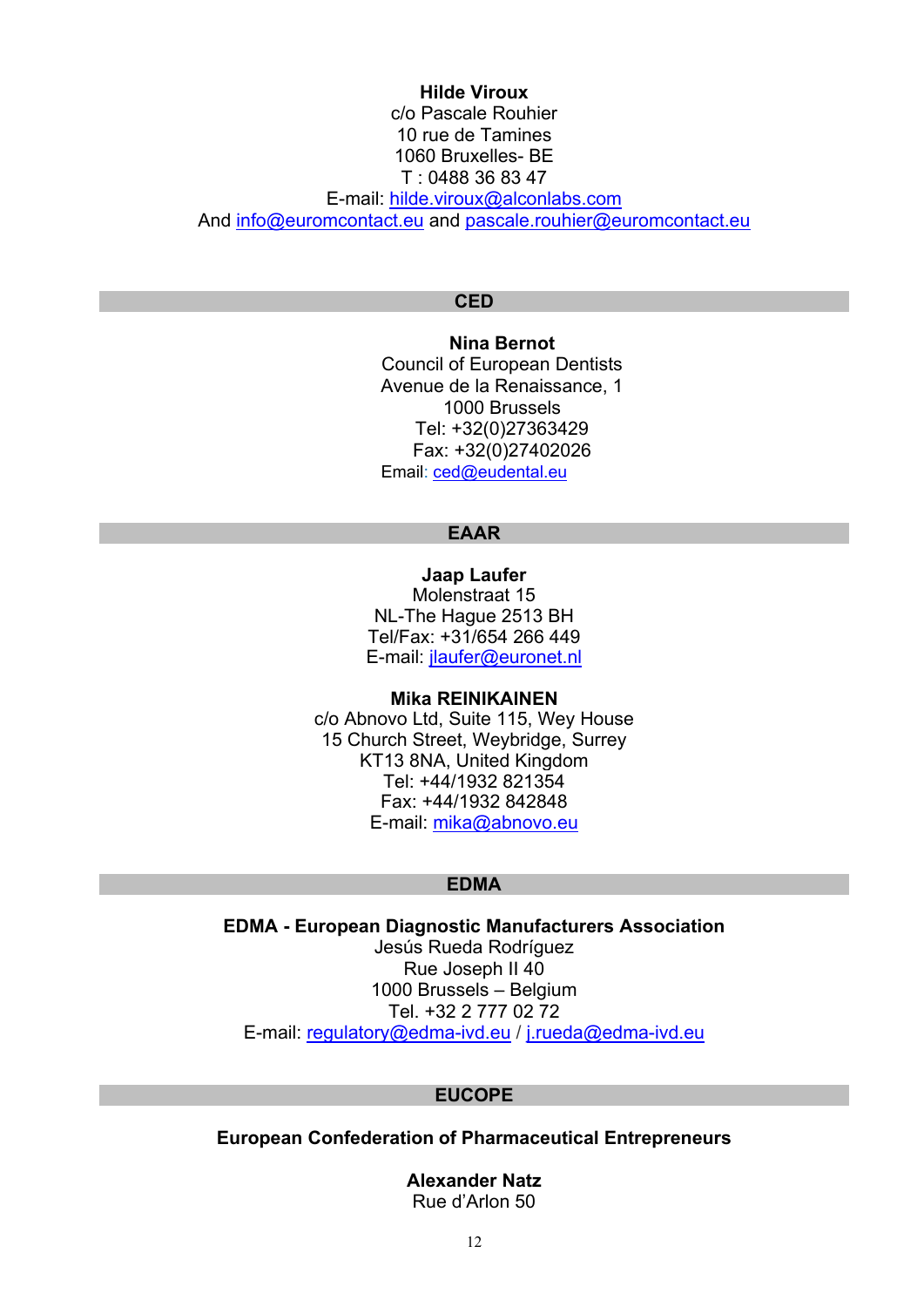B-1000 Brussels Tel. +32 2 282 0475 Fax +32 2 282 0598 [natz@eucope.org](mailto:natz@eucope.org)

#### **Oliver Sude**

Rue d'Arlon 50 B-1000 Brussels Tel. +32 2 282 0475 Fax +32 2 82 0598 [sude@eucope.org](mailto:sude@eucope.org)

**Jörg Plessl**  Im Schwarzenborn 4 D-35041 Marburg Tel: 00 49 6421 9852 31 Fax: 00 49 6421 9852 37 [jplessl@norgine.com](mailto:jplessl@norgine.com)

## **EUROM VI**

**Johan Brinch**  14 Mars Road, Lane Cove, NSW 2066 Australia Tel/Fax: +61/2 9428 6560 Mobile: +61/412 999 733 E-mail[: jbrinch@cochlear.com](mailto:jbrinch@cochlear.com)

## **Guido Middeler**

Saarbrücker Str. 38 DE – 10405 Berlin Tel: +49/30 41 40 210 Fax: +49/30 41 40 2133 E-mail[: guido.middeler@diapharm.de](mailto:guido.middeler@diapharm.de)

## **COCIR**

### **Philippe LARTIGUE**

283 Rue de la Minière FR-78530 Buc Tel: +33/1 30704168 Fax: +33/1 30704440 E-mail[: Philippe.lartigue@med.ge.com](mailto:Philippe.lartigue@med.ge.com)

# **NOTIFIED BODIES**

## **NB-MED**

**Gert Bos** Kitemark Court Davy Avenue, Knowlhill